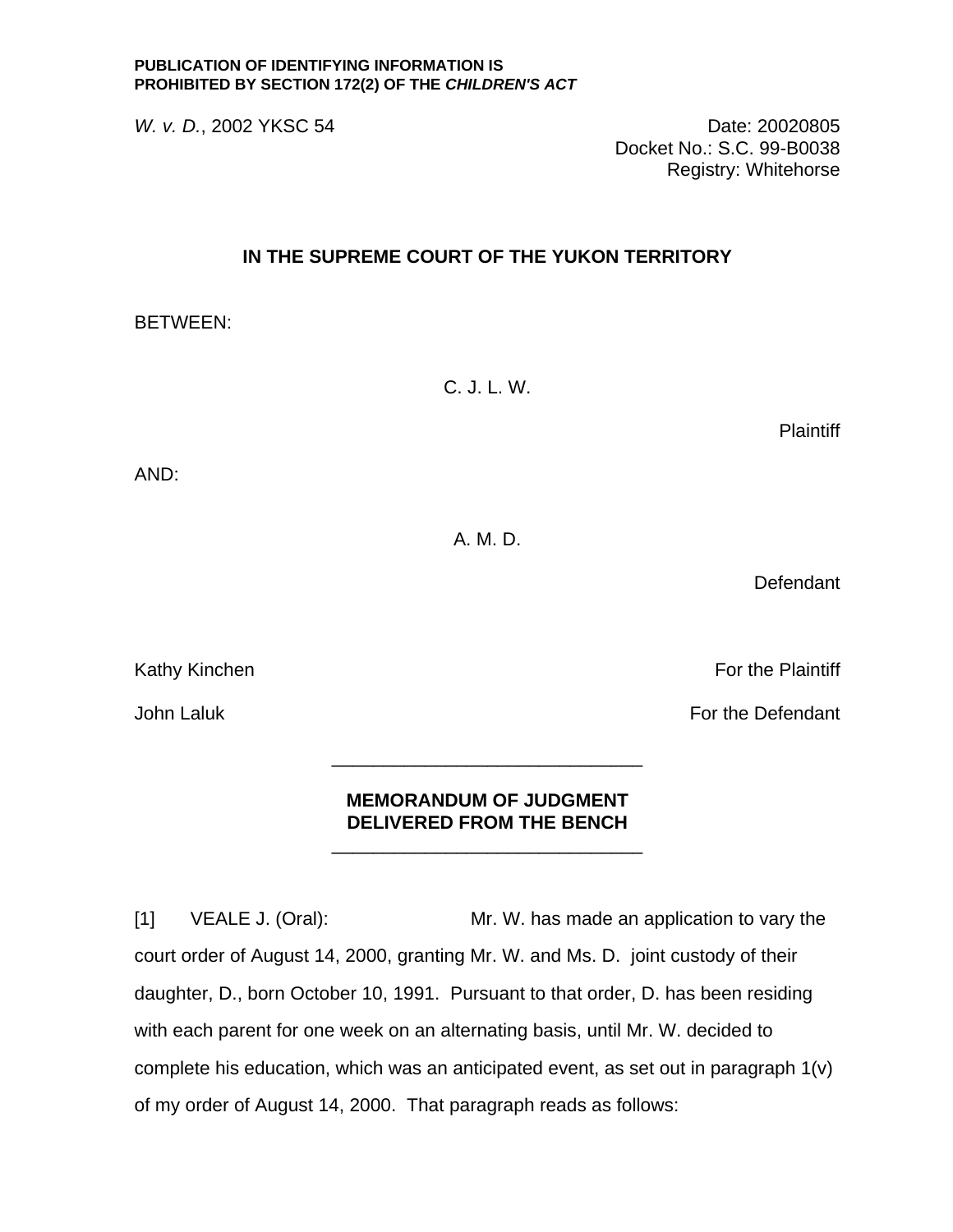The choice of school and religion have been established and the next major decision with respect to D.'s best interests may occur when either parent wishes to leave the Yukon. Both [the plaintiff and the defendant] are open to considering moving to a mutually acceptable community to continue their shared parenting. I trust that they will avail themselves of mediation facilities, as they have in the past, with respect to disputes that may occur. In the event that mediation is not successful, an application can be made to court. Neither [the plaintiff nor the defendant] shall permanently remove D. from the Yukon Territory without the written consent of the other or an order of this Court.

[2] Mr. W. moved to Ottawa for eight months, from September 2001 to April 2002, and completed a Bachelor of Education degree. He and his spouse returned to the Yukon in May 2002, and the alternate week sharing continued until Mr. W. permanently moved to the Ottawa area to prepare for his admission to the University of Ottawa medical school in the fall of 2002.

[3] D. is presently residing with Mr. W. and returning to Whitehorse on August 24, 2002, for school.

- [4] Mr. W.'s application reads as follows:
	- 1. D., born October 10, 1991..., reside with the Plaintiff in Ottawa/Gatineau for the months of January through to and including June, 2003 and for the full school years of 2004/ 2005, and 2006/2007;
	- 2. The Child spend the first half of Christmas holidays, 2002 with the Defendant and the second half with the Plaintiff;
	- 3. The Child spend Christmas holidays 2003, and 2005 with the Plaintiff and Christmas holidays 2004, and 2006, with the Defendant;
	- 4. The Child spend two weeks at spring break 2003, 2005 and 2007 with the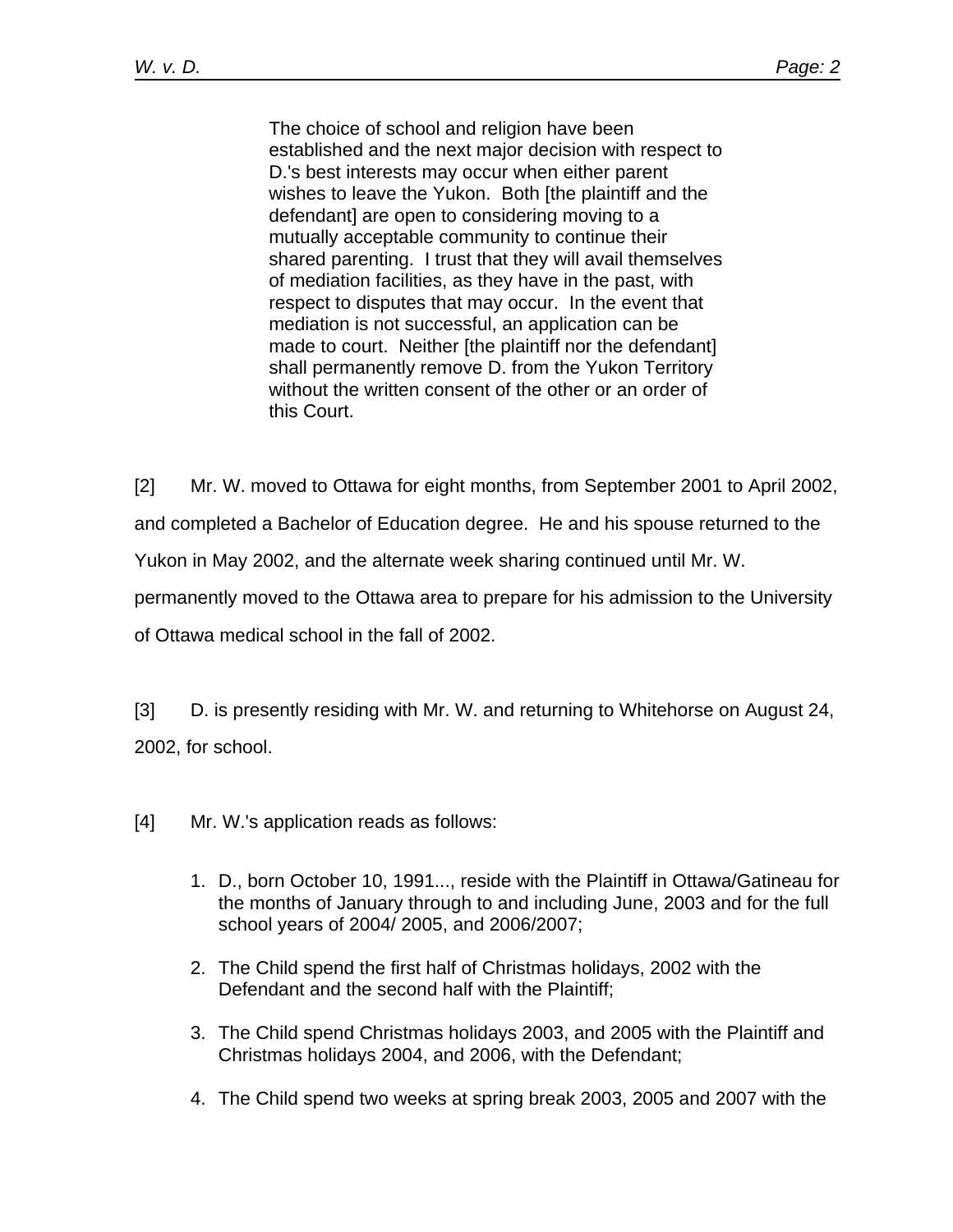Defendant and spring break 2004 and 2006 with the Plaintiff;

- 5. The Defendant pay child support to the Plaintiff in accordance with the *Child Support Guidelines*;
- 6. The Child have telephone contact with her extended families;
- 7. The Defendant shall organize and pay for the child's access visits with her and the Plaintiff shall organize and pay for the Child's access visits with him.
	- ...

[5] I am not going to set out the detailed background of this matter, but I will repeat the agreed statement of facts, filed at trial in July 2000:

- 1. Mr. W. and Ms. D. met in September 1990 in Halifax, Nova Scotia where Mr. W. was a second year undergraduate student at Dalhousie University and Ms. D. was the lecturer of one of his classes.
- 2. Mr. W. and Ms. D. began an intimate relationship and Mr. W. moved in with Ms. D. Ms. D. became pregnant.
- 3. Mr. W. was born on April 21, 1970 in Saint John, New Brunswick and is 30 years old.
- 4. Ms. D. was born in Montreal on November 7, 1952 and is 47 years old.
- 5. Mr. W. is presently a health promotion co-ordinator for the Yukon Territorial Government and earns \$60,608 per annum, including the Yukon Bonus.
- 6. Mr. W. has a Bachelor of Arts degree and is in the qualifying year for a Master of Science degree in Community Health and Epidemiology.
- 7. Ms. D. is a policy analyst for the Public Service Commission, Yukon Territorial Government and earns \$67,000 per annum, including Yukon Bonus. For the past year, ending in June 2000, Ms. D. only worked part time while working to complete her Ph.D. dissertation.
- 8. Ms. D. has a Bachelor of Arts degree from Carlton University, a Master's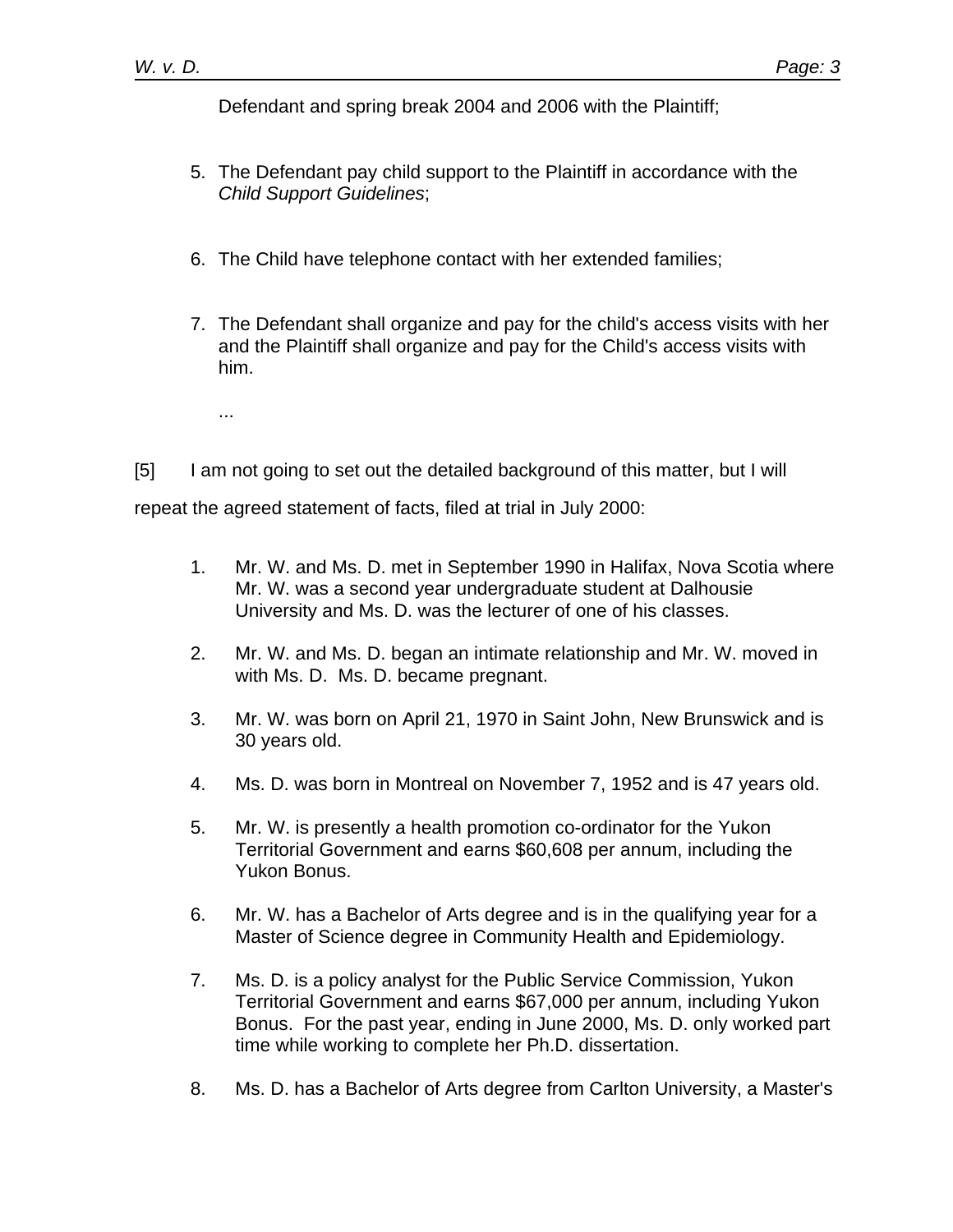degree in English Literature from Carlton University and a Master's degree in English Literature from Princeton University. She is presently working on her doctorate in English Literature from Princeton University.

- 9. Mr. W. and Ms. D. moved to Whitehorse in May 1991 and Ms. D. accepted a position with the Yukon Territorial Government in September 1992.
- 10. D. was born on October 10, 1991.
- 11. D. was diagnosed, before her birth, with a heart condition known as Wolff-Parkinson-White syndrome, and was induced at 37 weeks. D. was treated for this condition and has not had any problems with the condition since she was a baby.
- 12. Mr. W. and Ms. D. continued to share a home after D.'s birth until July 1992 when D. was about nine months old.
- 13. Since Ms. D. and Mr. W. stopped living together, they have both continued to care for D. under various schedules.
- 14. Mr. W. filed a Petition on April 8, 1993, seeking custody of D.
- 15. Following Mr. W. commencing a court action, in 1993 and 1994, Mr. W. and Ms. D. attended mediation with John Wright and reached agreement on a day to day schedule for sharing D.'s care.
- 16. The details of D.'s schedule have changed from time to time but the basic schedule, for the last few years, has been as follows:
	- a) Monday, Wednesday, Friday and Saturday until 6 p.m., D. resides at Mr. W.'s home.
	- b) Tuesday, Thursday, Saturday from 6 p.m., and Sunday, D. resides at Ms. D.'s home.
	- c) On statutory holidays, including Christmas Day, D. changes homes at 2:15 p.m.
- 17. On August 18, 1999 Mr. W. filed a Writ of Summons and Statement of Claim, seeking custody of D. On April 28, 2000, Ms. D. filed a Statement of Defence and Counter Claim seeking custody of D.
- 18. On August 23, 1999 Mr. W. filed a Notice of Motion seeking to have a Custody and Access Report prepared and Ms. D. consented to an Order that a Custody and Access Report be prepare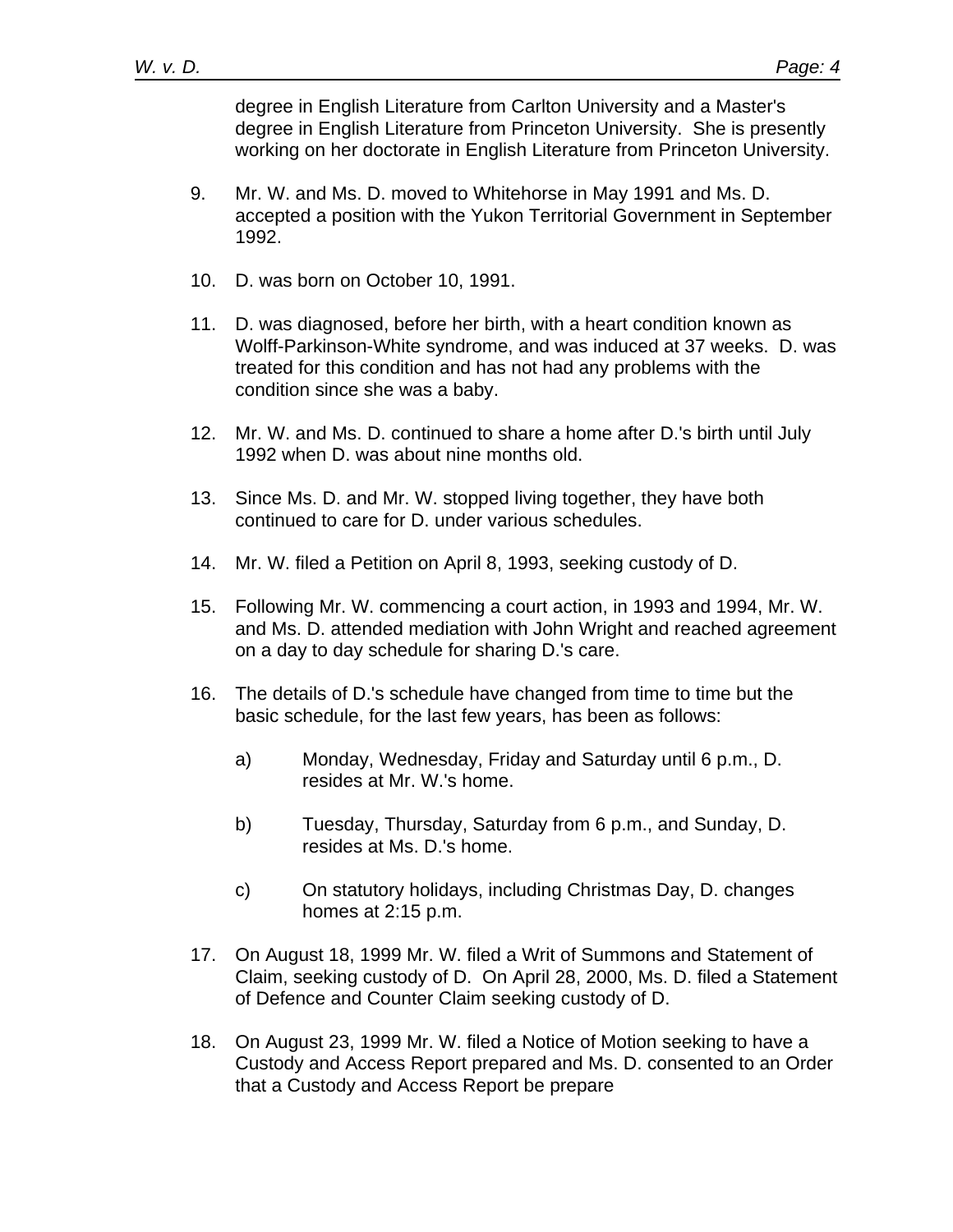- 19. D. has attended Christ the King Elementary School since kindergarten. She just completed grade three.
- 20. Mr. W. lives in a house he owns in Whitehorse with his common law partner. They have lived together since 1996 and have no children.
- 21. Ms. D. lives in a house she owns in Whitehorse.
- 22. Over the past 8 years, both Ms. D. and Mr. W. have taken D. on holidays with them, including extended vacations up to one month in length.
- 23. The arrangement between Mr. W. and Ms. D. regarding D.'s clothing is that D. has a wardrobe in each home and clothing is sent back to the home where it belongs each weekend.
- 24. No child support has been paid to or by Ms. D. or Mr. W. for D., and some costs have been shared.

[6] I have no difficulty finding that a threshold material change of circumstances is met by Mr. W. moving permanently to Ottawa to pursue his medical studies. The question now shifts to a determination of what is in the best interest of D. according to the factors set out in paragraph 49 of *Gordon v. Goertz,* [1996] 2 S.C.R*. 27.* 

[7] Other changes have occurred to both Mr. W. and Ms. D. since July 2000. Mr. W. intends to marry his common law spouse, with whom he has resided since 1996. D. will be involved in the wedding. They now have another child, who was born in Ottawa on March 27, 2002, while D. was visiting.

[8] Ms. D. also has a relationship. The interaction of both spouses with D. is positive and is not an issue. D. is now a well-adjusted ten-year-old who will be entering Grade 6 at Christ the King Elementary school, in Whitehorse, in September. She has attended the same school since kindergarten and clearly benefits from it. She is remarkably insulated from the disputes of her biological parents, and is most fortunate in attending a small school, where her school counselor appears to be the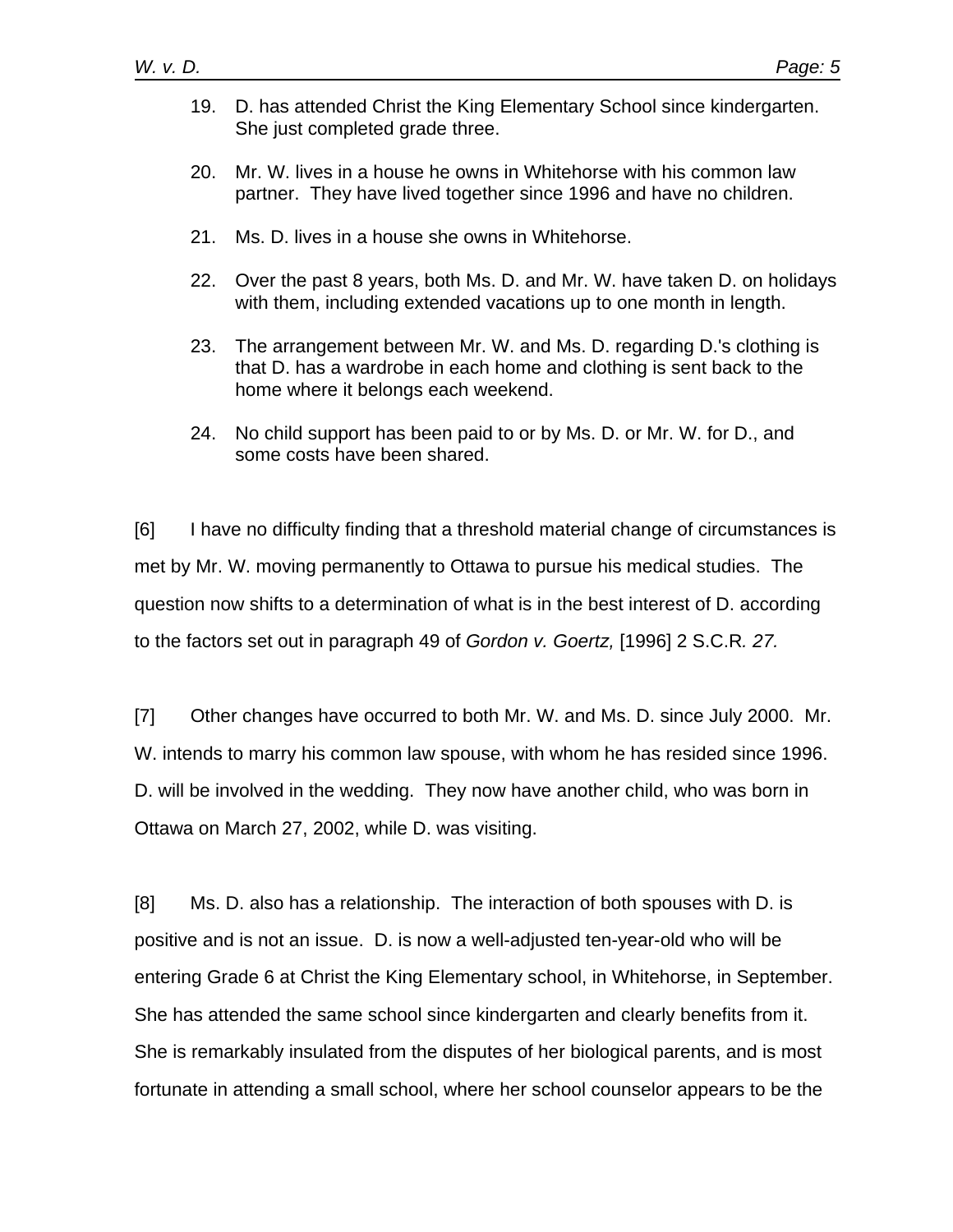same person that ran the Rainbows Program at the time of trial in July 2000. Rainbows is a program run in conjunction with her school, designed to support children whose parents have separated or divorced.

[9] D. is also very interested in dancing and has a close relationship with her dance instructor. I must say that I was impressed with Mr. W.'s affidavit evidence in that he did not spend time criticizing Ms. D. and her relationship with D. Rather he focused on what he and his spouse could offer D. in Ottawa. I am very much in favour of D. having as much time as possible with both her parents as they have very different parenting styles. Mr. W. promotes both D.'s education and extracurricular activities, while Ms. D. has D. involved in fewer extracurricular activities and focuses more on her school work.

[10] I still have a great concern that Ms. D. has a manipulative influence on D. in that she expresses her negative feelings about Mr. W. This undoubtedly has a negative impact on D. However, she is a devoted mother and clearly has D.'s best interests in mind. I am not at all pleased that this matter was not referred to the same chartered psychologist who provided the original Custody and Access Report. Unfortunately, Ms. D. retained a qualified psychologist who had only one side of the story and was, consequently, not of great assistance to the court, except for his reference to the "child development perspective" from research in the area. He quoted from a recent report entitled "The Spotlight on Applied Research: Families on the Move (2002)" as follows, and I quote:

> Children who have changed schools frequently face many challenges academically in that they need to adjust to a new school building, new teachers, and new friends and they need to try to make sense out of the discrepancy between what they are learning at the old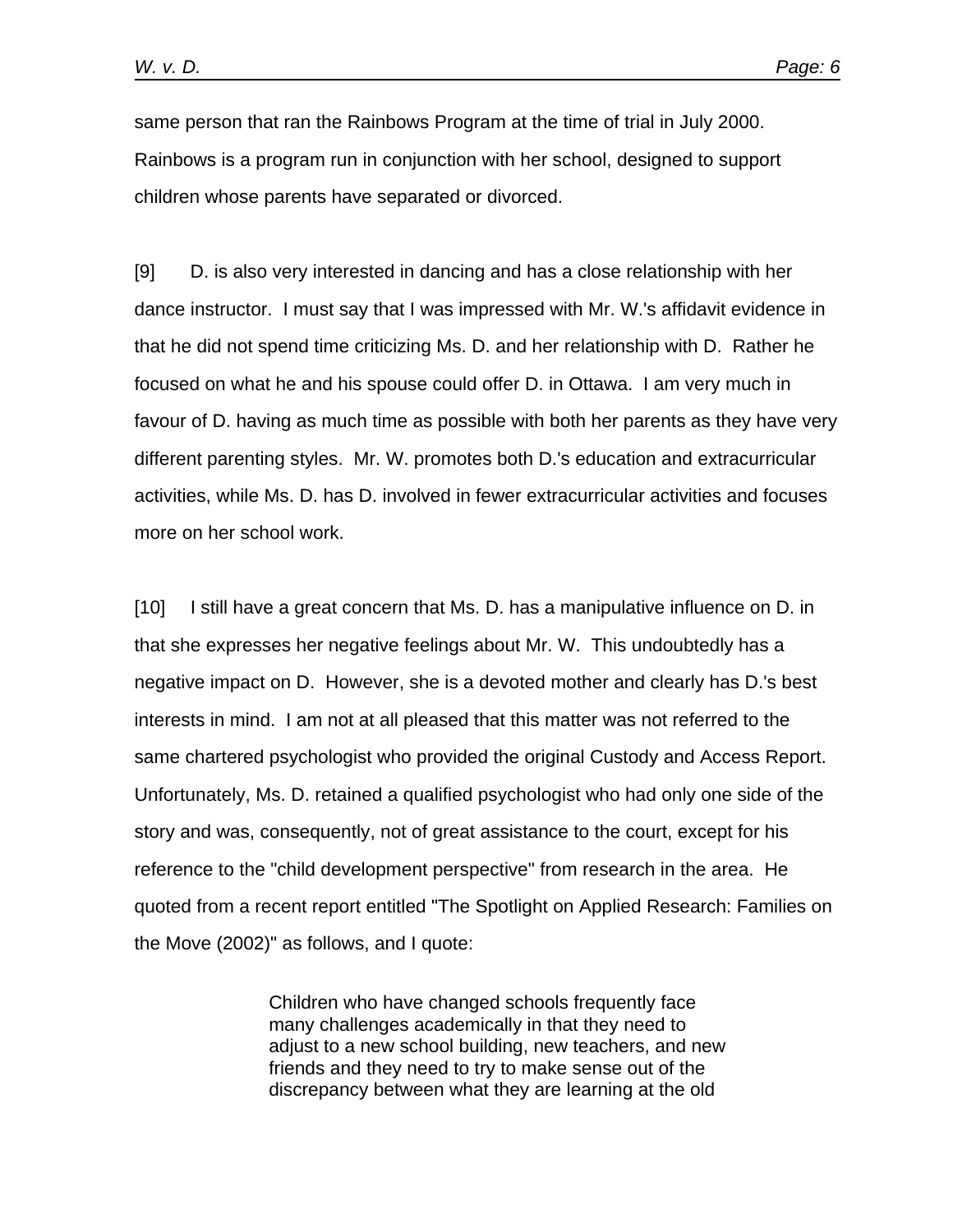school and what is being taught at the new school. These gaps in education are particularly clear in math and reading where highly mobile students are likely to end up below grade level. High mobility is associated with overall lower student achievement... Children from families who move frequently are more likely to experience behavioral, emotional, and/or social problems than children who never or seldom move...

[11] While Mr. W. has a reasonable plan, it does involve D. moving between school systems in Ontario and the Yukon. The natural consequence for D. is that she will develop new friends and then move away again. While D. certainly appears to be strong and resilient, there is potential for negative impacts on her scholastic achievement, as well as her social and emotional stability. In addition, Mr. W. has a strong and healthy relationship with D. which will not be destroyed by periods of separation, as might occur with a much younger child.

[12] I am also persuaded by D.'s own wishes, which have been agreed upon by both Mr. W. and Ms. D. D. would like Mr. W. to stay in Whitehorse so that she can continue to attend school in Whitehorse with her friends. I am also of the view that the support she receives at Christ the King Elementary is quite independent of both parents and, I believe, very important to D.

[13] I am of the view that D. should remain in the joint custody of Mr. W. and Ms. D. but with her primary residence with Ms. D. while Mr. W. pursues his medical career. I will continue the order that neither Mr. W. nor Ms. D. shall permanently remove D. from the Yukon Territory without the written consent of the other or an order of this Court. Mr. W. shall have the care of D. as follows:

1. For six weeks each summer, consisting of the last three weeks of July and